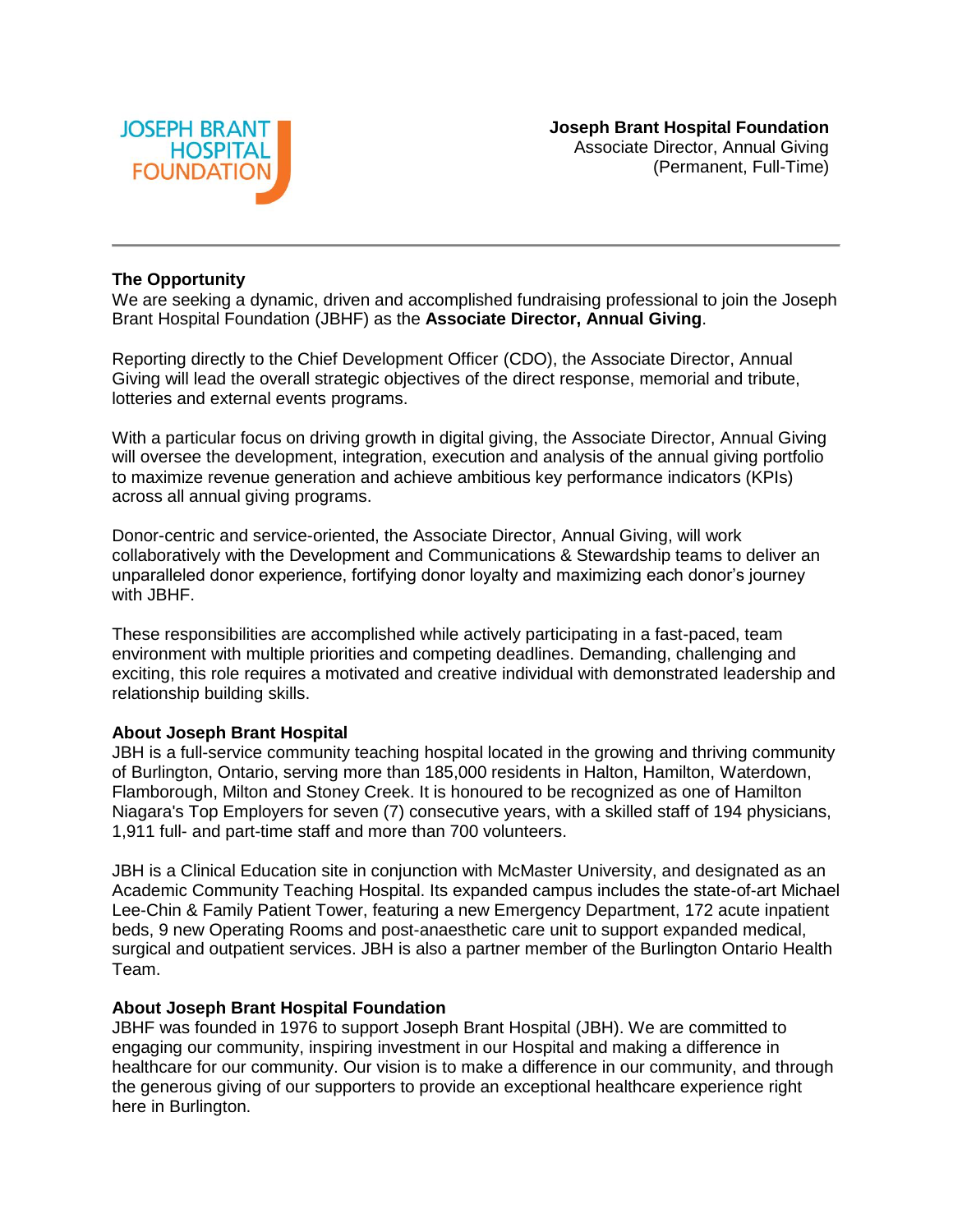The Our New Era Campaign in support of the new JBH surpassed its goal of \$60M, raising an unprecedented \$65M, enabling the incredible transformation of our Hospital, and having a tremendous impact on our community for generations to come.

With the successful conclusion of the capital campaign, we are poised to leverage the overwhelming support of the community to support new and emerging priorities which will continue to support our Hospital's vision of providing exceptional healthcare.

The Foundation is governed by a team of community volunteer leaders and is managed by a dedicated staff of professionals who ensure that every donation is used effectively and efficiently to meet the needs of patients and their families.

# **Key Duties & Responsibilities**

- In conjunction with the CDO, develop, implement, monitor and analyze the annual operating plans and budget for the annual giving program (direct response, memorial and tribute, lotteries and external events)
- Coach and mentor a direct report, establishing and monitoring progress towards annual goals and objectives
- Develop and manage the strategy to execute and evaluate a fully integrated direct response program (direct mail, monthly giving, digital giving, telemarketing and door-todoor), with a particular focus on new donor acquisition/retention and driving growth for the digital giving program
- Build and oversee the strategy to expand the memorial/tribute program, setting and achieving ambitious KPIs
- Provide oversight to the lotteries program (internal and external), ensuring licensing compliance and adherence to reporting requirements
- Develop and manage a strategy to further build the external events program (third party, peer-to-peer and cause-related marketing) with a focus on new donor/partner acquisition
- Work collaboratively with Development team colleagues to build and execute strategies designed to maximize each donor's journey with JBHF
- Work with the Manager, Database and Senior Donor Relations Officer to ensure gift transactions are processed accurately and appropriately, and to build, maintain and deliver timely annual giving program analysis and reporting
- Ensure excellence in stewardship
- Maintain accurate, professional and current prospect and donor records
- Liaise with JBHF and JBH staff, building collaborative, supportive and productive relationships
- Live the JBHF values and culture code and maintain a high level of professionalism
- Perform other duties as required in furthering the goals of the Development team and the Foundation

# **Qualifications and Experience Required**

- Undergraduate degree
- Minimum of 8-10 years of annual giving experience, with specific experience managing and analyzing a complex direct response and memorial and tribute giving program (including direct mail, monthly giving, digital giving, telemarketing and door-to-door)
- Successful track record of lottery and event management
- Demonstrated success moving prospective donors through the donor cycle